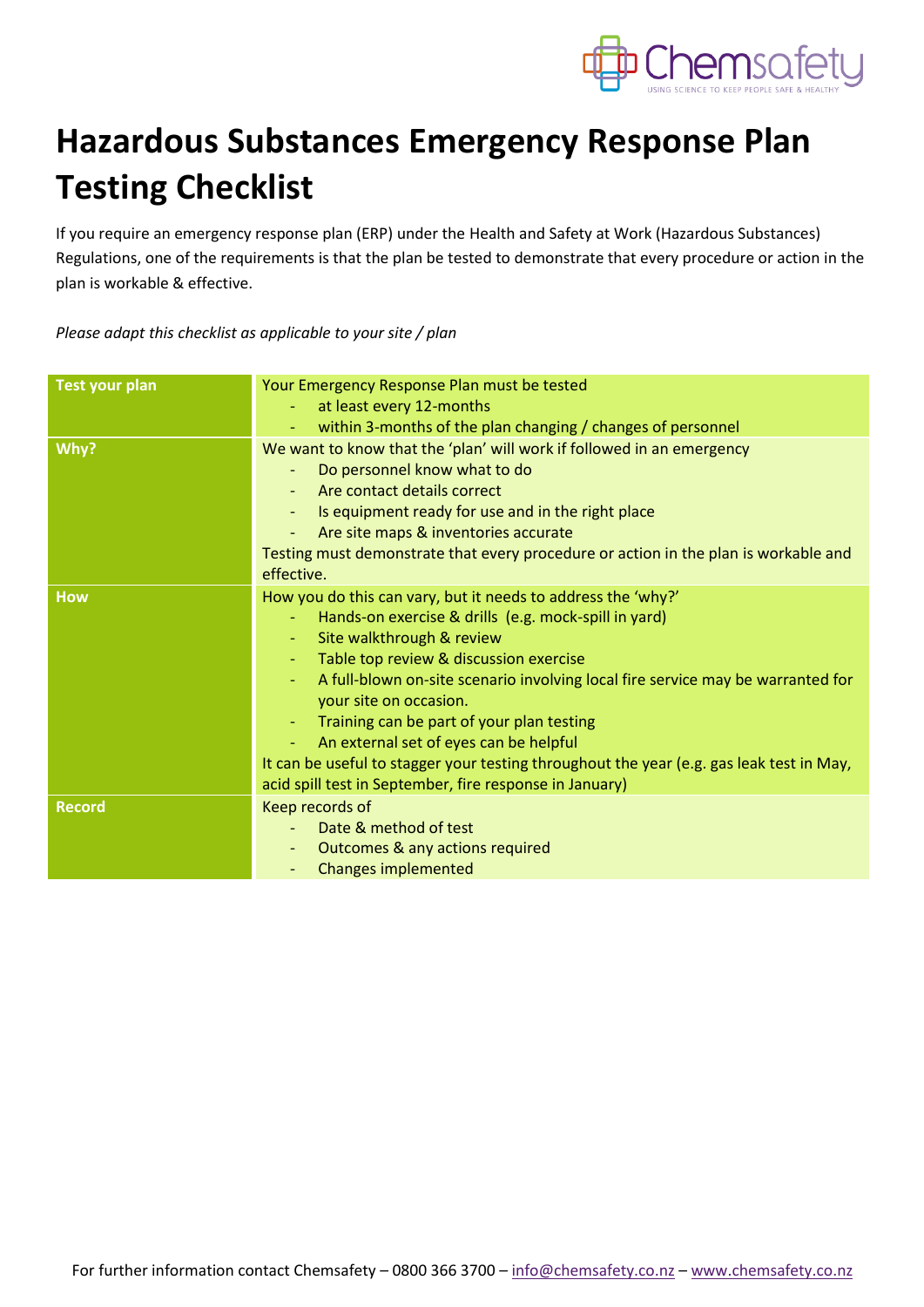| <b>Site Details</b>            | Company Name:                                                            |                       |
|--------------------------------|--------------------------------------------------------------------------|-----------------------|
|                                | Address:                                                                 |                       |
|                                |                                                                          |                       |
|                                |                                                                          |                       |
|                                |                                                                          |                       |
|                                |                                                                          |                       |
|                                |                                                                          |                       |
|                                |                                                                          |                       |
|                                |                                                                          |                       |
|                                |                                                                          |                       |
|                                |                                                                          |                       |
|                                |                                                                          |                       |
| <b>Emergency Response Plan</b> | Version / Date of Plan:                                                  |                       |
|                                |                                                                          |                       |
|                                | Substances &/or Classes requiring ERP:                                   |                       |
|                                |                                                                          |                       |
|                                |                                                                          |                       |
|                                |                                                                          |                       |
|                                |                                                                          |                       |
|                                |                                                                          |                       |
|                                |                                                                          |                       |
|                                |                                                                          |                       |
| <b>Trial Fire Evacuation</b>   | Last undertaken:                                                         |                       |
|                                |                                                                          |                       |
|                                |                                                                          |                       |
|                                |                                                                          |                       |
|                                |                                                                          |                       |
|                                |                                                                          |                       |
| <b>This Test</b>               | Date of Test:                                                            |                       |
|                                |                                                                          |                       |
|                                | Substances &/or Classes being tested                                     |                       |
|                                | Specific scenarios being tested                                          |                       |
|                                | $\square$ Fire involving<br>$\Box$ Gas leak involving                    |                       |
|                                | $\Box$ Spill of<br>□ Reaction between                                    |                       |
|                                | $\Box$ First aid for $\dots$<br>$\Box$ Other                             |                       |
|                                |                                                                          |                       |
|                                | How are you testing the plan today?<br>$\Box$ On-site practical exercise | □ On-site walkthrough |
|                                | □ Table-top exercise                                                     | □ Other: (detail)     |
|                                |                                                                          |                       |